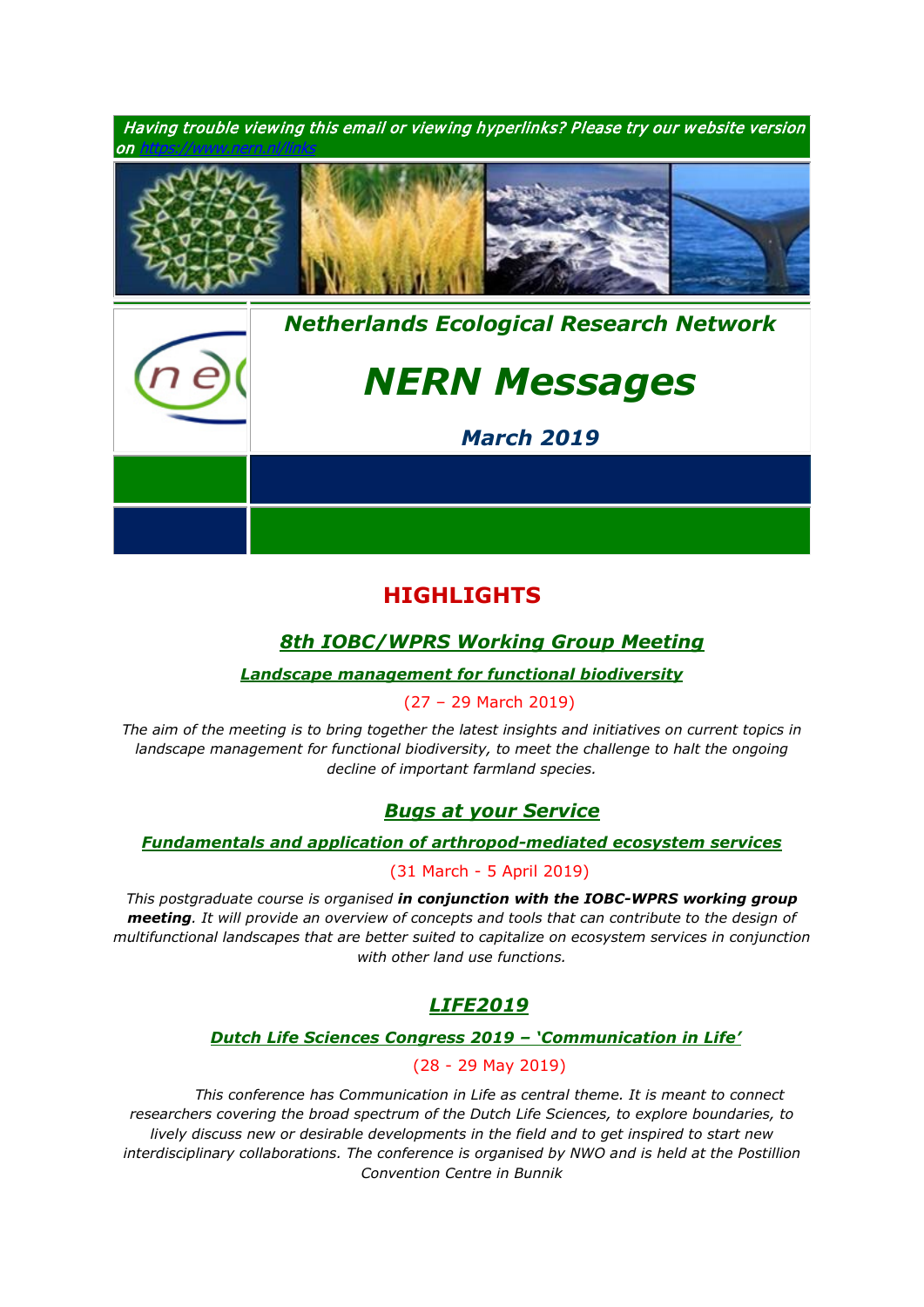### **1. Workshops / Meetings / Symposia**

- **[Symposium 'Ecologie en de praktijk'](https://www.ecologica.eu/blz/symposium.html) (only in Dutch)** (14 maart 2019) @ Eindhoven, The Netherlands
- **[2nd Conference of the Netherlands Society for Evolutionary Biology](http://nlseb.nl/meetings/)  [\(NLSEB\)](http://nlseb.nl/meetings/)** (16 April 2019) @ Ede, The Netherlands
- **International Conference - [Innovative strategies for vector control –](https://www.gvcr-2019.com/) [Progress in the Global Vector Control Response](https://www.gvcr-2019.com/)** (11 – 13 June 2019) @ Wageningen, The Netherlands
- **[ISSPA congress 2019](https://www.isspa2019.com/)** (17 20 June 2019) @ Wageningen, The Netherlands
- **[Meeting of the Association of Tropical Biology and Conservation \(ATBC\)](https://atbc2019.org/)  [2019](https://atbc2019.org/)** (30 July - 3 August 2019) @ Antananarivo, Madagascar
- **[Woodstoich 4 Workshop](https://www.nern.nl/sites/default/files/Woodstoich4_Advertisement.pdf)** (13 17 August 2019) @ Montana, USA
- **[Wageningen Soil Conference](https://wageningensoilconference.eu/2019)** (27 30 August 2019) @ Wageningen, The Netherlands
- **[49th Annual Meeting of the Ecological Society of Germany, Austria and](https://www.gfoe-conference.de/)  [Switzerland](https://www.gfoe-conference.de/)** (9 - 13 September 2019) @ Münster, Germany
- **[Biodiversity\\_next](https://biodiversitynext.org/)** (22 25 October 2019) @ Leiden, The Netherlands

### **2. Courses**

- **[Dynamic models in R: Programming, parameter estimation and model](https://www.pe-rc.nl/postgraduate-courses/dynamic-models-in-r)  [selection](https://www.pe-rc.nl/postgraduate-courses/dynamic-models-in-r)** (8, 14, 15, 21, 22 March and 12 April 2019) *Ecological modelling, based on field data, has become an indispensable tool in ecological research. This course presents a conceptual framework for ecological modelling: covering elementary growth models and probability distributions needed to mathematically model processes.*
- **[Grasping Sustainability](http://www.sense.nl/courses/past/10844532/Grasping-Sustainability)** (11 Friday 15 March 2019) *To date, many different scientific concepts and approaches of sustainability exist. What are the differences and what do they entail? What is your role as a scientist in achieving sustainable development? How can you apply sustainability in your own research? And in doing so, how can you deal with facts, uncertainty, values and opinions? This on-site course will enable you to think about the 'bigger picture', grasp sustainability and to apply concepts and approaches to your own research, in a collaborative learning environment, away from 'office'.*
- **[Survival Analysis](https://www.pe-rc.nl/survival-analysis)** (10 & Thursday 11 April 2019) *Survival analysis, or time-to-event analysis, was originally developed in medical statistics to analyse the effects of covariates on survival times of patients (hence its name). Techniques from survival*  analysis can be applied in a variety of biological contexts, whenever data consist of time until *occurrence of a certain event. Examples are many types of behavioural data, times until recapture, and latency data.*
- **[Multivariate Analysis](https://www.pe-rc.nl/postgraduate-courses/multivariate-analysis)** (30 April, 1, 2, 7 and 8 May 2019) *The course is mainly based on the book "Multivariate Analysis of Ecological Data Using CANOCO 5" by Petr Smilauer and Jan Leps (2014). Practical exercises, the use of Canoco for Windows (4.5) and GenStat for Windows and interpretation of the output are important elements of the course.*
- **[The Art of Modelling](https://www.pe-rc.nl/postgraduate-courses/art-of-modelling)** (6 Friday 17 May 2019) *Modelling is a crucial part of today's science. Among other things, models are used for assessing sensitivity of systems to disturbances or changes in external factors, and for predictions of future system states. This course provides an introduction to modelling with a focus on systems analysis using dynamic simulation models.*
- **ISRIC - [Hands-on Digital Soil Mapping](http://www.isric.org/utilise/capacity-building/springschool/wsa)** (20 24 May 2019) *This course introduces methods and software for management, analysis and mapping of soil type and soil properties within the R environment for statistical computing. After this course participants will be able to apply the methods learnt to their own datasets.*
- **ISRIC - [Spring school on mapping and assessment of soils](http://www.isric.org/utilise/capacity-building/springschool/wsa)** (20 24 May 2019)

*ISRIC - World Soil Information will organise a Spring School on digital soil mapping, classification and assessment for soil and environmental scientists, students, soil experts and professionals in natural*